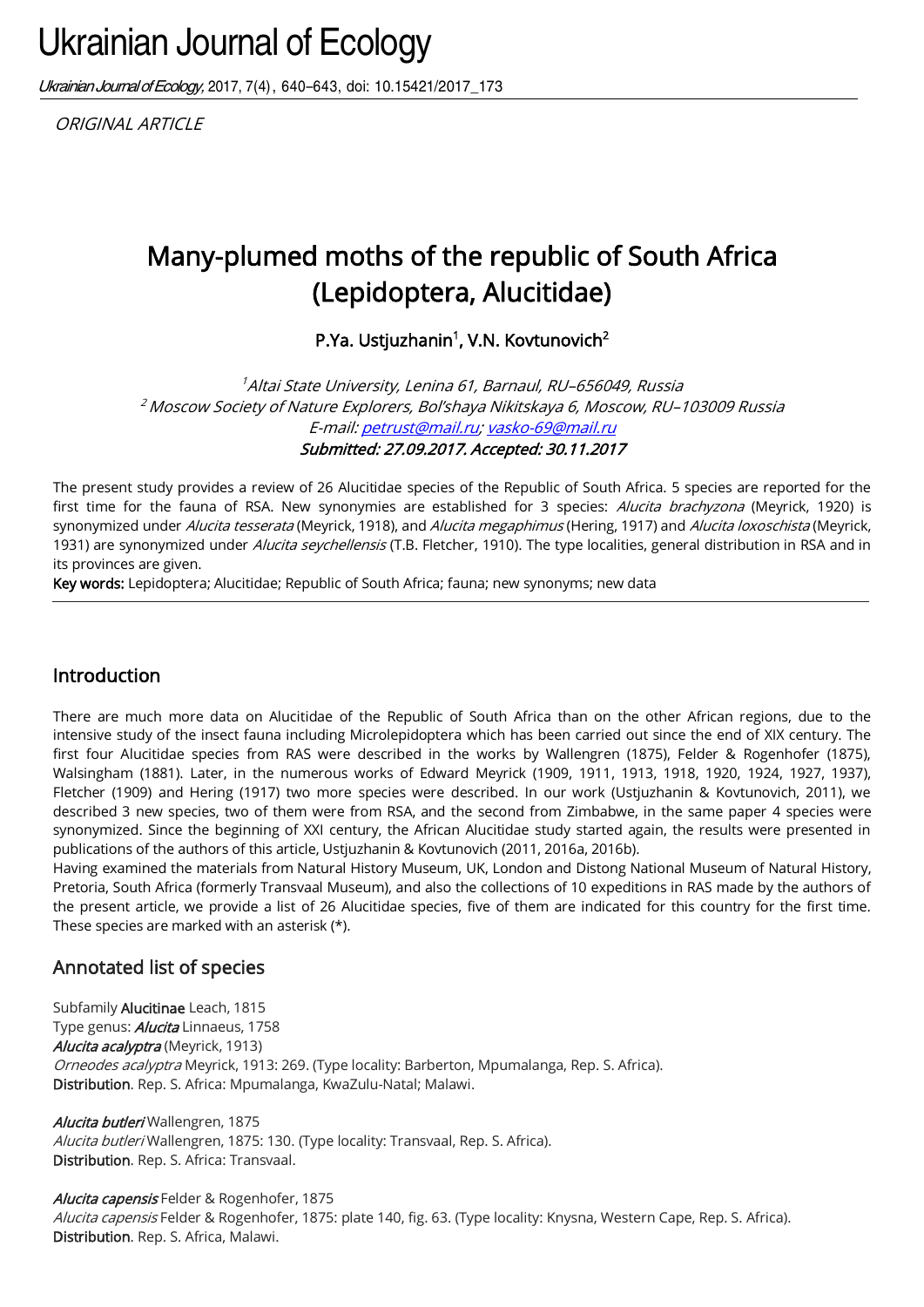#### Alucita certifica (Meyrick, 1909)

Orneodes certifica Meyrick, 1909: 4. (Type locality: Warmberg, Limpopo, Rep. S. Africa). Distribution. Rep. S. Africa: Limpopo, Mpumalanga, Northern Cape, Eastern Cape, KwaZulu-Natal.

#### Alucita crococyma (Meyrick, 1937)

Orneodes crococyma Meyrick, 1937: 119. (Type locality: Karkloof, KwaZulu-Natal, Rep. S. Africa). Distribution. Rep. S. Africa: KwaZulu-Natal; Malawi.

#### \*Alucita dohertyi (Walsingham, 1909)

Orneodes dohertyi Walsingham, 1909: 174. (Type locality: Ibea, Kikuyu, Escarpment, Kenya).

#### Alucita decaryella (Viette, 1956): 89. (Type locality: Madagascar).

Material examined. 2 ♂, KwaZulu-Natal, Ngoya Forest, Mtunzini Distr., 19-21.iii.1968, Potgieter & Goode leg.; 2 ♂, KwaZulu-Natal, Nkandla Forest Reserve, 28°43'S 31°07'E, h 1160 m, 14-15.i..2011, Kovtunovich V. & Ustjuzhanin P. leg.; 1  $\delta$ , Eastern Cape, Buffalo Pass, 33°05'S 27°49'E; 1 ♂, 14.iii.1980, 28.ii.1981; 1 ♀, 24.iii.1984; 1 ♂, Eastern Cape, Kubusie Forest, 32°27'S 27°53'E, 20.ii.1982, N.J. Duke leg.

Distribution. Kenya; Uganda; Madagascar; Rep. S. Africa: KwaZulu-Natal, Eastern Cape.

#### \*Alucita ectomesa (Hering, 1917)

Orneodes ectomesa Hering, 1917: 190. (Type locality: N. Nyasa, Tanzania). Orneodes myriodesma Meyrick, 1929: 533. (Type locality: Makulane, Mozambique). Material examined. 1 ♀, KwaZulu-Natal, Ndumu Game Reserve, 26°54'S 32°16'E, 22.i.2009, Kovtunovich V. & Ustjuzhanin P. leg.

Distribution. Malawi; Mozambique; Tanzania; Rep. S. Africa: KwaZulu-Natal.

#### Alucita ferruginea Walsingham, 1881

Alucita ferruginea Walsingham, 1881: 285. (Type locality: Rep. S. Africa). Distribution. Rep. S. Africa.

Alucita habrophila (Meyrick, 1920)

Orneodes habrophila Meyrick, 1920: 293. (Type locality: Eshowe, KwaZulu-Natal, Rep. S. Africa).

Distribution. Rep. S. Africa: KwaZulu-Natal, Northern Cape, Limpopo; Malawi.

\*Alucita homotrocha (Meyrick, 1921)

Orneodes homotrocha Meyrick, 1921: 108. (Type locality: Sawmills, Zimbabwe).

Material examined. 35 ex., Eastern Cape, Sam Knott N.R., 33°01'S 26°47'E, 210m, 05-06.iii.2010, V. Kovtunovich & A. Sochivko leg.; 3 ex., KwaZulu-Natal, Ndumu Game Reserve, 26°54'S 32°16'E, 22.i.2009, Kovtunovich V. & Ustjuzhanin P. leg.; 1 ♀, Western Cape, 10 km S of Laigsburg, 15.01.2008, P. Ustjuzhanin leg.

Distribution. Zimbabwe; Namibia; Rep. S. Africa: Eastern Cape, Western Cape, KwaZulu-Natal.

#### Alucita ithycypha (Meyrick, 1927)

Orneodes ithycypha Meyrick, 1927: 373. (Type locality: Weenen, KwaZulu-Natal, Rep. S. Africa). Distribution. Rep. S. Africa: KwaZulu-Natal.

Alucita libraria (Meyrick, 1911)

Orneodes libraria Meyrick, 1911: 221. (Type locality: Pretoria, Gauteng, Rep. S. Africa). Distribution. Rep. S. Africa: Gauteng, KwaZulu-Natal; Malawi.

#### Alucita ochriprota (Hering, 1917)

Orneodes ochriprota M. Hering, 1917: 194. (Type locality: KwaZulu-Natal, Rep. S. Africa). Distribution. Rep. S. Africa: KwaZulu-Natal; Malawi.

Alucita phanerarcha (Meyrick, 1924)

Orneodes phanerarcha Meyrick, 1924: 96. (Type locality: Eshowe, KwaZulu-Natal, Rep. S. Africa). Distribution. Rep. S. Africa: KwaZulu-Natal, Limpopo, Northern Cape; Malawi.

Alucita photaula (Meyrick, 1918) Orneodes photaula Meyrick, 1918: 54. (Type locality: Pretoria, Gauteng, Rep. S. Africa). Distribution. Rep. S. Africa: Gauteng, KwaZulu-Natal; Malawi.

#### \*Alucita rhaptica (Meyrick, 1920)

Orneodes rhaptica Meyrick, 1920: 82. (Type locality: Tanzania). Material examined. 59 ex., Limpopo Prov., Musina Lodge, 22°19'S 30°00'E, 570m, 13.xii.2011, V. Kovtunovich leg. Distribution. Tanzania; Malawi, Rep. S. Africa: Limpopo.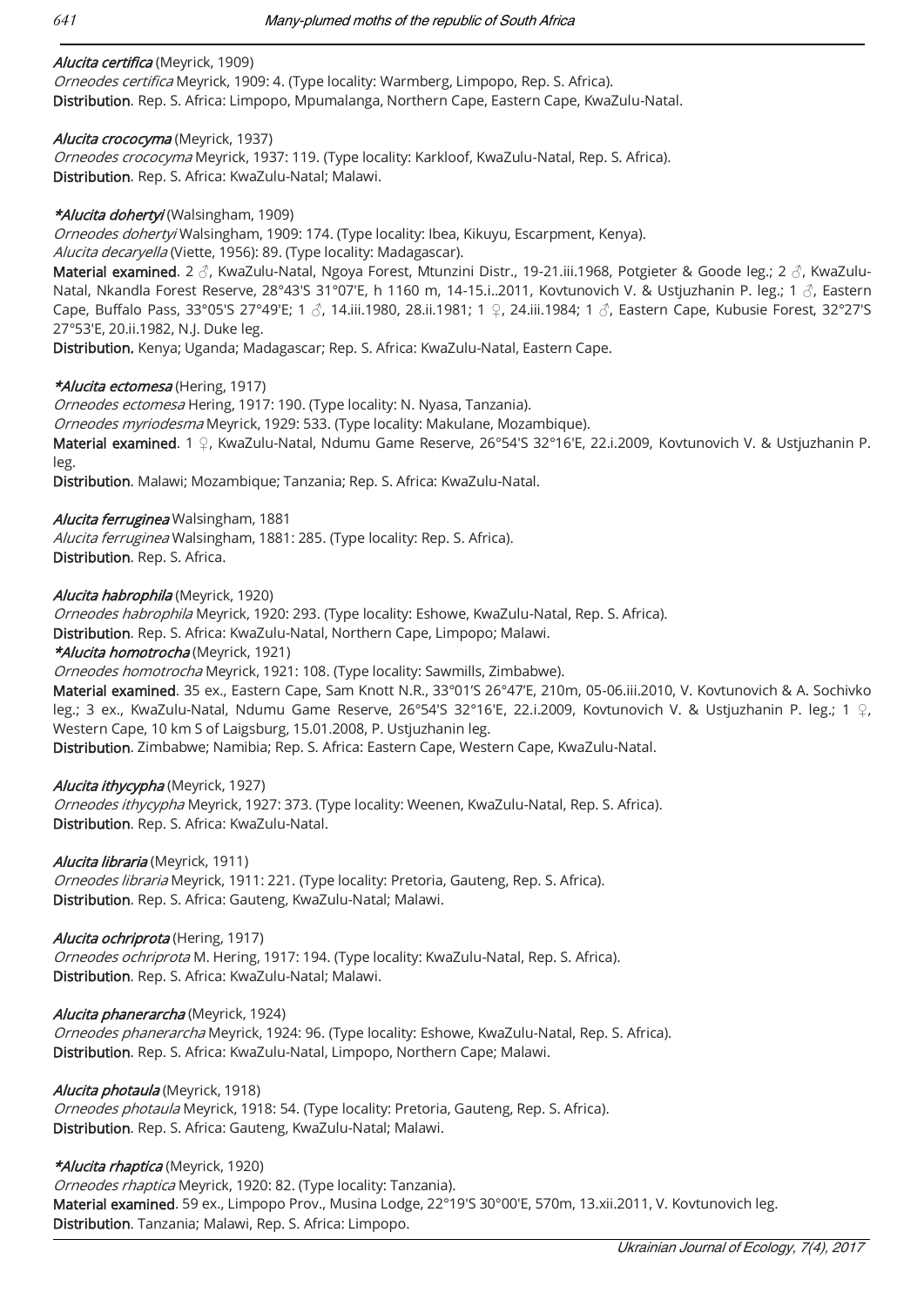#### \*Alucita seychellensis (T.B. Fletcher, 1910)

Orneodes seychellensis T.B. Fletcher, 1910: 397. (Type locality: Cascade Estate, Seychelles).

Orneodes megaphimus Hering, 1917: 191. (Type locality: Johann-Albrechtshöhe, Cameroon). syn.nov.

Orneodes granata Meyrick, 1921: 108. (Type locality: Magude, [Mozambique]).

Orneodes imbrifera Meyrick, 1929: 538. (Type locality: Fort Crampel, [Central African Republic]).

Orneodes loxoschista Meyrick, 1931: 86. (Type locality: Kampala, Uganda). syn.nov.

Material examined. 1 ♀, KwaZulu-Natal, Pongola G.R., 227°25'S 31°50'E, 300m, V. Kovtunovich & A. Sochivko.

Distribution. Cameroon, Central African Republic, Malawi, Mozambique, Uganda, Seychelles.

Notes. Comparison of the type specimens of two species, O. megaphimus Hering, 1917 and O. loxoschista Meyrick, 1931, by the external characters of the adults, has shown their identity with A. seychellensis (T.B. Fletcher, 1910). Unfortunately, the abdomens of the holotypes of these two species have not been preserved.

#### Alucita spicifera (Meyrick, 1911)

Orneodes spicifera Meyrick, 1911: 221. (Type locality: Pretoria, Gauteng, Rep. S. Africa). Distribution. Rep. S. Africa: Gauteng, Eastern Cape, KwaZulu-Natal, Free State; Malawi.

#### Alucita tesserata (Meyrick, 1918)

Orneodes tesserata Meyrick, 1918: 34. (Type locality: Pretoria, Gauteng, Rep. S. Africa). Alucita brachyzona (Meyrick, 1920) Orneodes brachyzona Meyrick, 1920: 293. (Type locality: Abraham's Kraal, Free State, Rep. S. Africa). syn.nov. Distribution. Rep. S. Africa: Gauteng, Free State, Northern Cape, KwaZulu-Natal; Malawi. Notes. Comparison of the holotype of A. tesserata Meyrick, 1918 with Alucita brachyzona (Meyrick, 1920), has shown that A. brachyzona is a younger synonym to A. tesserata.

Subfamily Microschisminae Ustjuzhanin & Kovtunovich, 2011

Type genus: *Microschismus* Fletcher, 1909

Microschismus antennatus Fletcher 1909

Microschismus antennatus Fletcher 1909: 253-254. (Type locality: Bothaville, Free State, Rep. S. Africa). Microschismus ctenias Meyrick, 1911: 222. (Type locality: Ngqeleni, Eastern Cape, Rep. S. Africa). Microschismus columella Meyrick, 1927: 373. (Type locality: Haenertsburg, Limpopo, Rep. S. Africa). Microschismus cato Meyrick, 1927: 374. (Type locality: Mahuba's Kloof, Limpopo, Rep. S. Africa). Distribution. Rep. S. Africa: Eastern Cape, Free State, Limpopo, KwaZulu-Natal, Norten Cape, Mpumalanga.

#### Microschismus cymatias Meyrick, 1918

Microschismus cymatias Meyrick, 1918: 35. (Type locality: Pretoria, Rep. S. Africa). Distribution. Rep. S. Africa: Gauteng, Mpumalanga, Norten Cape, Western Cape.

#### Microschismus fortis (Walsingham, 1881)

Alucita fortis Walsingham, 1881:284. (Type locality: Pretoria, Rep. S. Africa). Microschismus serricornis Meyrick, 1914: 187. (Type locality: Pretoria, Gauteng, Rep. S. Africa). Distribution. Rep. S. Africa: Gauteng, Norten Cape, KwaZulu-Natal.

#### Microschismus premnias Meyrick, 1913

Microschismus premnias Meyrick, 1913: 269. (Type locality: Three Sisters, Northern Cape, Rep. S. Africa). Distribution. Rep. S. Africa: Northern Cape, Mpumalanga.

Microschismus reginus Ustjuzhanin & Kovtunovich, 2011

Microschismus reginus Ustjuzhanin & Kovtunovich, 2011: 566. (Type locality: Gladde Klipkop, Limpopo, Rep. S. Africa). Distribution. Rep. S. Africa: Limpopo, Gauteng.

#### Microschismus sceletias Meyrick, 1911

Microschismus sceletias Meyrick, 1911: 222. (Type locality: Woodbush, Limpopo, Rep. S. Africa). Distribution. Rep. S. Africa: Limpopo, Gauteng.

#### Microschismus sterkfonteini Ustjuzhanin & Kovtunovich, 2011

Microschismus sterkfonteini Ustjuzhanin & Kovtunovich, 2011: 568. (Type locality: 20 km S of Harrismith, Sterkfontein Dam, Free State, Rep. S. Africa).

Distribution. Rep. S. Africa: Free State, KwaZulu-Natal.